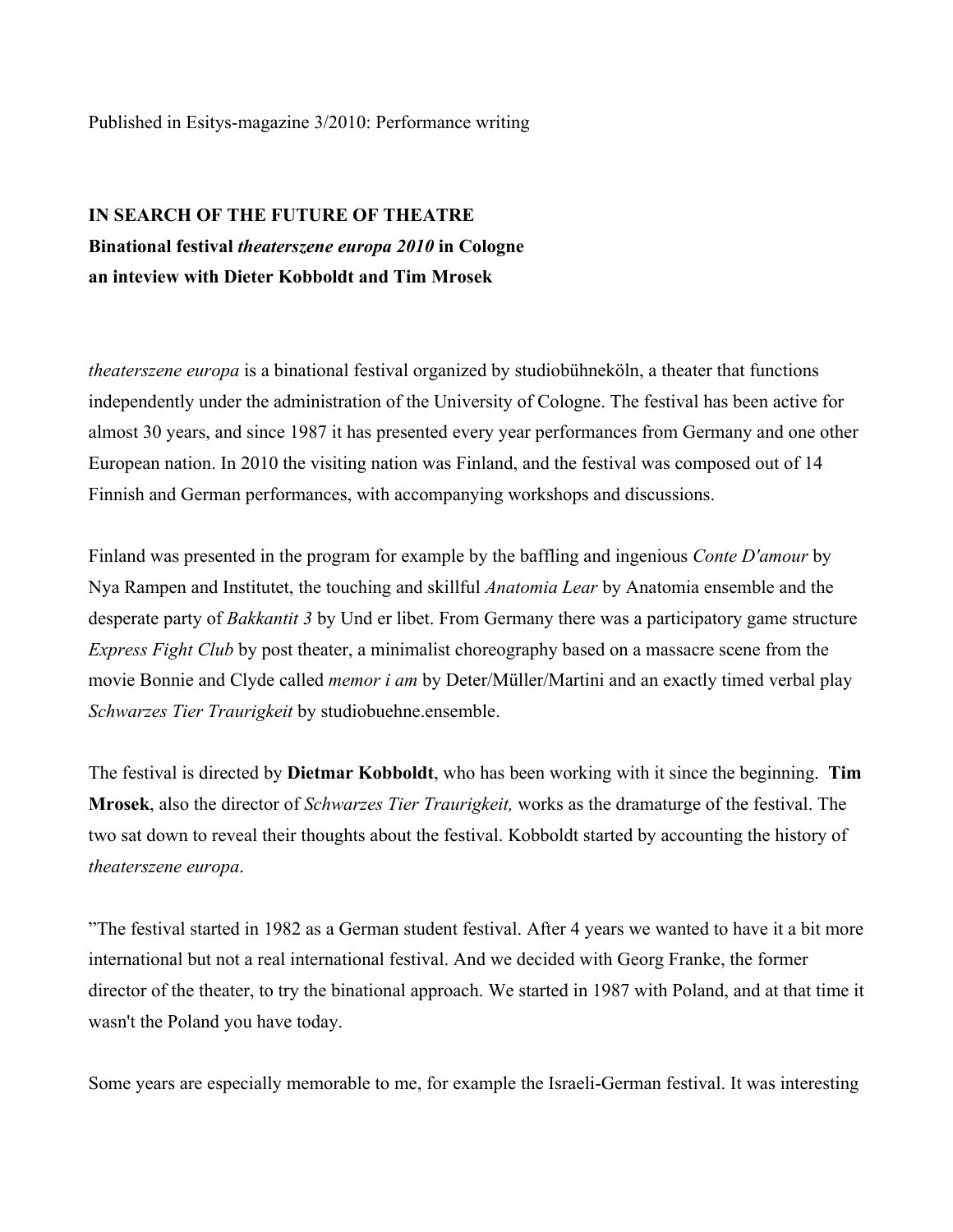that the discussions were not about the German history and the Jews but about the actual on-going situation between the Jewish and the Palestinian Israelis. In 1990 we had the German-German festival. The wall had come down some months before and the reunion was some months later. And during our British-German festival in 1997 Forced Entertainment played for the first time in Germany."

"Step by step, year after year it became more professional. It's not student theater anymore, but if we find wonderful experimental and great student theaters we would invite them, that is still possible. And normally, except for some special performances, 70-80 percent of our audience are students".

In addition to the fruitful idea of mapping every year the most interesting performances from one country, the festival also provides an especially good meeting place for artists. The invitation to perform includes a wish (or almost an obligation) to stay for the whole week, organize a workshop connected to the performance and its methodology, see all the other performances if possible, take part in the other groups' workshops and attend the various discussions held during the week.

"We hope that there will be a lot of new relationships, for theater work especially. If you just come in for your performances, maybe you get to know the staff, but we think that's not enough", says Kobboldt.

Mrosek continues: "There should be even more input from everyone. There could be also more workshops. Maybe we should do a second festival for them, or have two or three days within the festival with only workshops. It would be great if everyone were able to attend as many of them as possible. I think its one of the most important aspects of the festival that you get not only to see the performances but also to get to know why and how the artists do them and get to learn from that. Through that you can get a new perspective on the work you do yourself. Or learn new techniques."

It is tempting to ponder if organizing the festival will create a bigger picture of the European theater scene. Are there certain characteristics in different areas that become visible through the performances? Is there something that unites us as Europeans? Kobboldt says that one European theater scene does not exist.

"Sometimes just inside one country its very, very different. What we try to find out is what is the new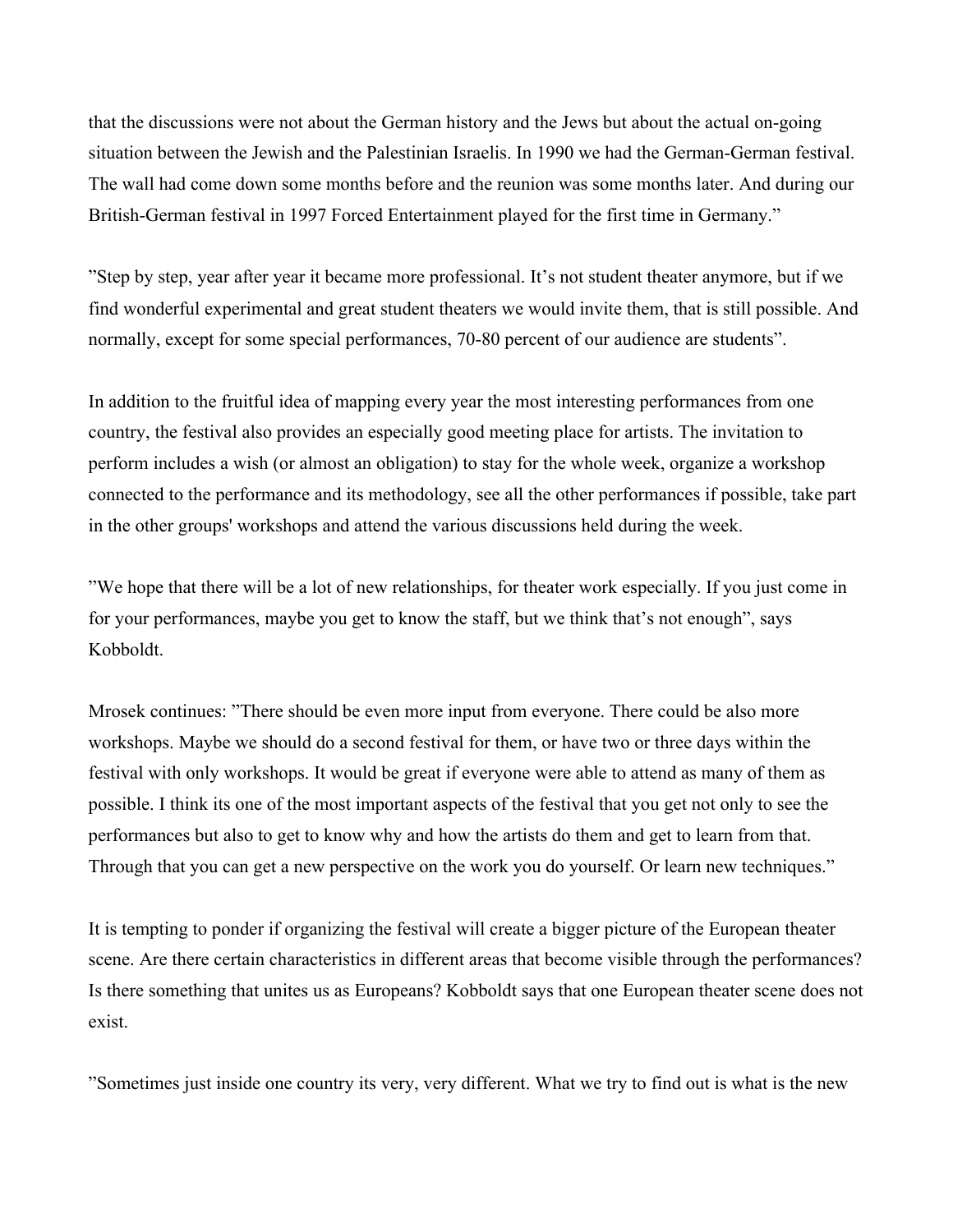independent theater in Europe. Not the established independent theater but a new one. If we take for example a group like Rimini Protocol - one of their first performances, when they were still students, was invited to the festival. Now it would be difficult to invite them. In a way it would be great, but its not really what we try to do. We just look for *what could be*, not what is. What could be the future of theater. Rimini Protocol is the present of the theater. So what could there be five years from now?"

Mrosek finds the mission of the festival a paradox: "I think you cannot predict the future. We will never know if what we now think is the future of theater will actually be the future of theater. The only thing you can say is that maybe some groups who come here change a little how theater is perceived. And maybe some groups won't, there is no guarantee for that. Its like a quest without an end."

When asked about the finnish scene, Kobboldt appears enthusiastic. He says it definitely possesses its own personal characteristics: "Performance studies started in Finland quite late compared to other parts of Europe. Especially here in Germany a lot of discussion about post-dramatic theater went on earlier. It was necessary, but after two or three years it was boring. So you in Finland had a wonderful situation, you could start your new work with the results of these discussions as your basis. A lot of theater you do is very physical - its not brainy but physical - its fresh, and with a lot of humour. Its also totally different from the things we have seen in Germany or France or Great Britain."

Kobboldt and Mrosek discuss the effect of **Hans-Thies Lehmanns** *Postdramatic Theater* on the professional scene. Mrosek concludes that the use of theory is a matter of personal taste.

"People who do physical theater are as important as people who do contemporary playwright theater or dance. Or the post-dramatic guys, Rimini Protocol and so on. Actually there is no truth. Its obvious. My problem with that kind of book is that it tries to tell the truth, but it only sums up tendencies and developments that have come rather naturally."

"For lot of people in Mid-Europe it has been the bible", Kobboldt continues.

"But no one has to believe in it", states Mrosek.

The future of the festival seems as promising as its past has been satisfying. The university provides the infra-structures and the city of Cologne the funding for the artistic work. Next years visiting nation has not yet been decided, but Kobboldt gives a hunch: